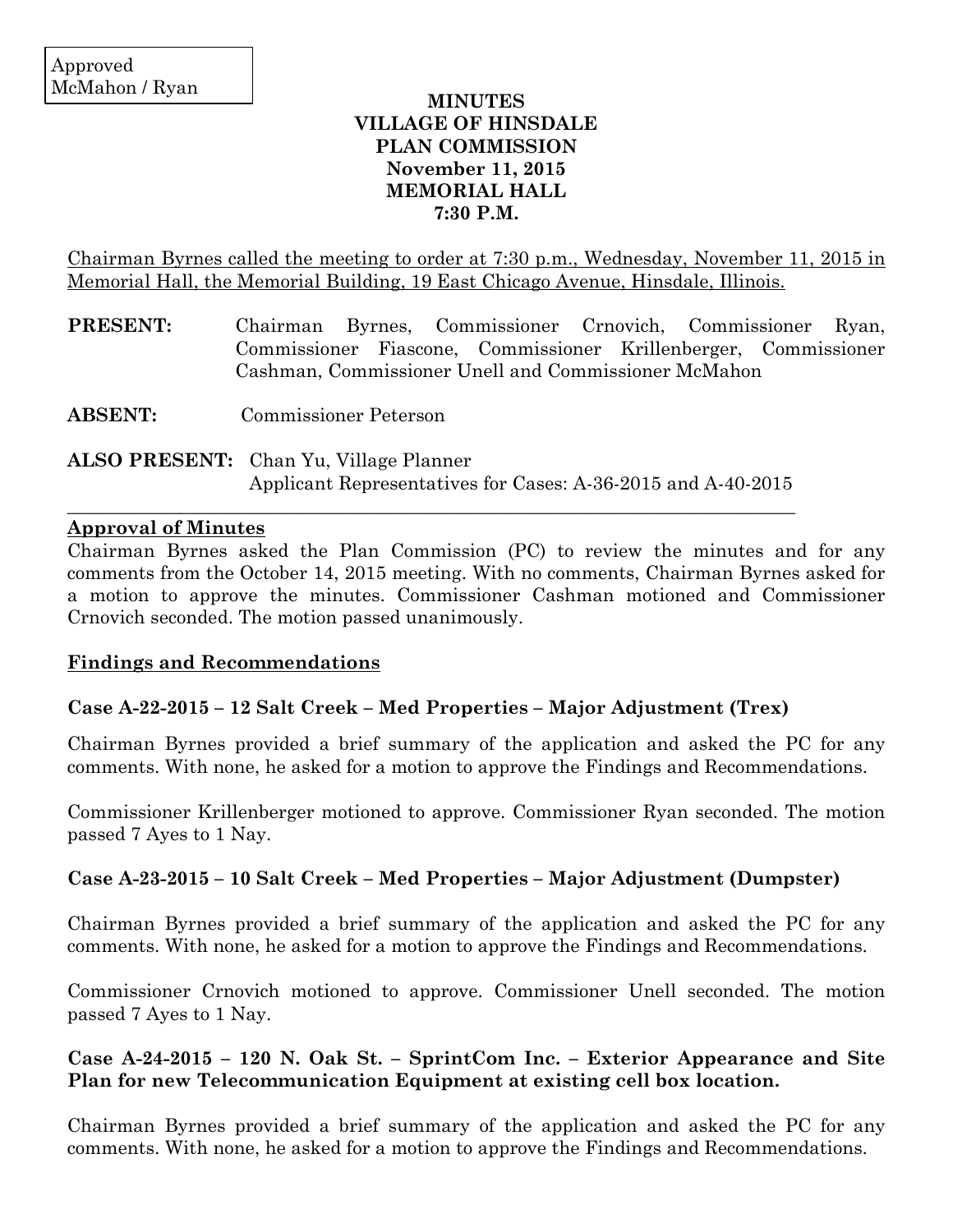Commissioner McMahon motioned to approve. Commissioner Cashman seconded. The motion passed unanimously.

## **Case A-26-2015 – 125 S. Vine St. – Vine Academy – Major Adjustment for 90 Students**

Chairman Byrnes provided a brief summary of the application and asked the PC for any comments. With none, he asked for a motion to approve the Findings and Recommendations.

Commissioner Krillenberger motioned to approve. Commissioner McMahon seconded. The motion passed unanimously.

# **Case A-30-2015 – 50 S. Washington Ave. – Lee Wisch – Exterior Appearance for Façade Improvements to commercial building in the B-2 business district**

Chairman Byrnes provided a brief summary of the application and asked the PC for any comments. With none, he asked for a motion to approve the Findings and Recommendations.

Commissioner Cashman motioned to approve. Commissioner Crnovich seconded. The motion passed unanimously.

## **Scheduling of Public Hearing**

# **Case A-35-2015 – 20 E. Ogden Ave. – LaMantia – Text Amendment to allow Showrooms for Interior Design and Remodeling in the O-2 Limited Office District. (This item was for scheduling the time and date)**

Chairman Byrnes provided a brief summary for the scheduling purpose of the application. To this end, he established a public hearing for this item at the December 9, 2015 PC meeting.

### **Exterior Appearance and Site Plan Review**

# **Case A-36-2015 – 222 E. Ogden Ave. – AMITA Health – Exterior Appearance and Site Plan for Main Entrance Removal for new Façade Wall and Sign. An ADA ramp at the front entrance is also proposed.**

Chairman Byrnes introduced this case and asked the applicant to please review the proposed project.

Jeff Myers, the architect introduced himself and explained the plan to remove the columns of the building, replace the existing ADA ramp and install new motion sensor doors. He also noted that they are not adding square footage or changing the parking situation at the property. Lastly, he explained the proposed new wall and subsequent wall sign.

Commissioner Crnovich asked if there was any proposed work on the existing windows. Both Commissioners Crnovich and McMahon agreed that the windows look different on the rendering.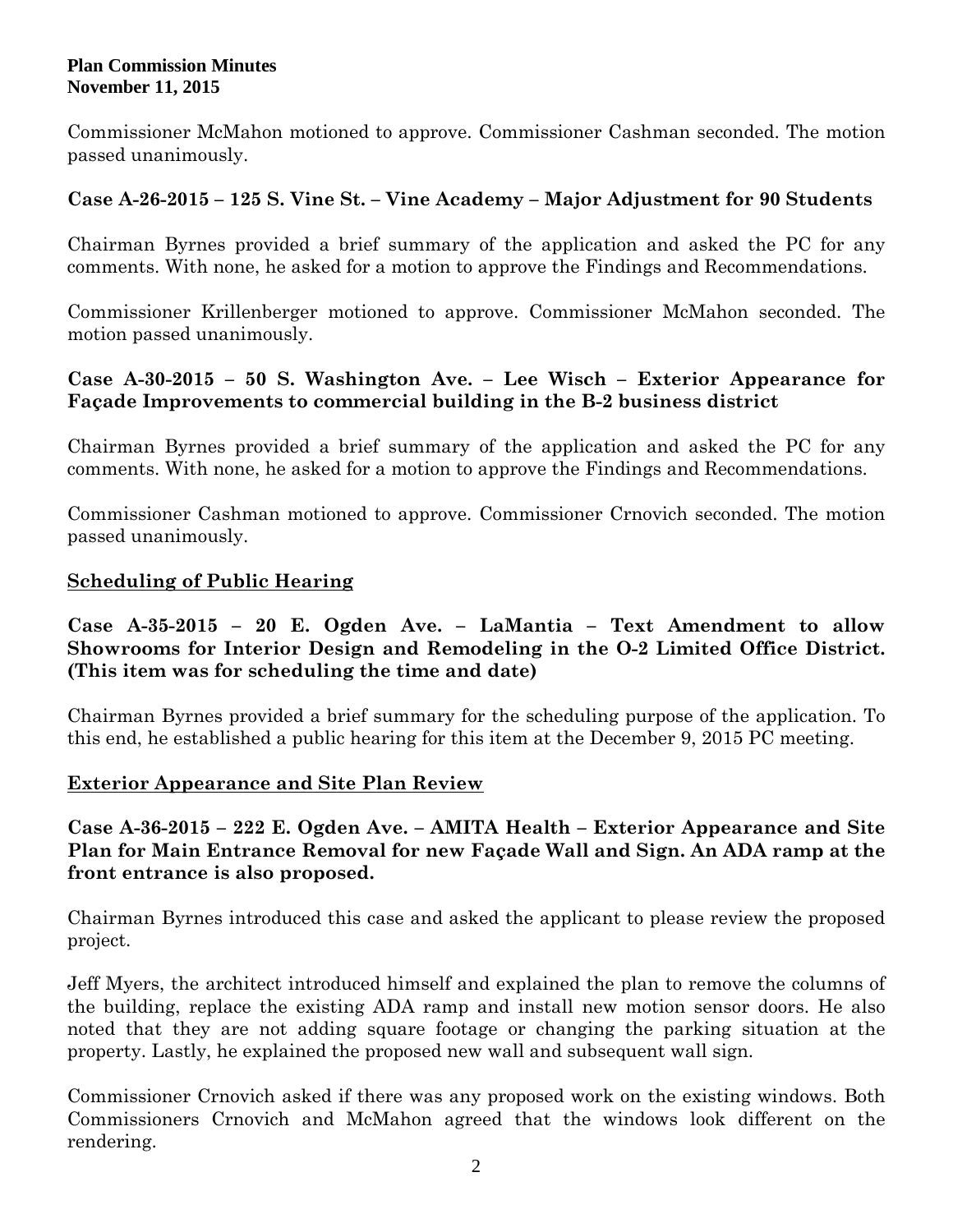Mr. Meyers explained that they "photo shopped" the windows and they appear different. However, he confirmed no changes to the windows.

Commissioner Ryan asked about the colors for the sign.

Mr. Meyers explained that he has been working with the sign company on the colors, and that the word "Health" would be the 4th color.

Village Planner Chan Yu explained that the PC would also be discussing if the gradient composed of 3 colors can be considered as "3 colors" per the Zoning Code.

Mr. Meyers introduced Katie Conroy, the sign designer to add to the presentation.

Ms. Conroy provided a brief overview of the sign. She mentioned that it is halo lit, and that the gradient transitions from green to blue to teal. She also explained that it is based on a branding process by AMITA Health.

Chairman Byrnes asked Chan to clarify that the PC is reviewing exterior appearance, site plan and the sign.

Chan replied the PC can consider the sign, if they are comfortable with determining a 3 color gradient as "3 colors", and recommending a color change to the word "Health" to meet the 3 color maximum Code regulation.

After clarification, Chairman Byrnes expressed that he considers Ogden Avenue to be the gateway into Hinsdale; and the street features numerous classical colonial style buildings. Moreover, the subject building would lose its classical features by moving forward with the proposed project. Thus, the potential appearance of the building would not fit in with the surrounding area.

Commissioner Crnovich agreed with Chairman Byrnes. She explained taking away the columns would remove the classical look of the building.

Commissioner Ryan agreed with Chairman Byrnes and Commissioner Crnovich. She explained that she visited the building, and believes the proposed sign would make the building look sterile, and would take away the integrity of the building. She also expressed that the proposed wall appears to be constructed solely to hold the wall sign up. Additionally, the proposed sign would take prominence over everything else on the building.

Commissioner Cashman agreed with Commissioner Ryan, and added examples of surrounding buildings in the area that matched the subject building. He expressed that he is not comfortable with what is being proposed. However, he is fine with the Site Plan showing the new ADA ramp.

Chairman Byrnes added that the proposed wall sign simply does not fit in with the area.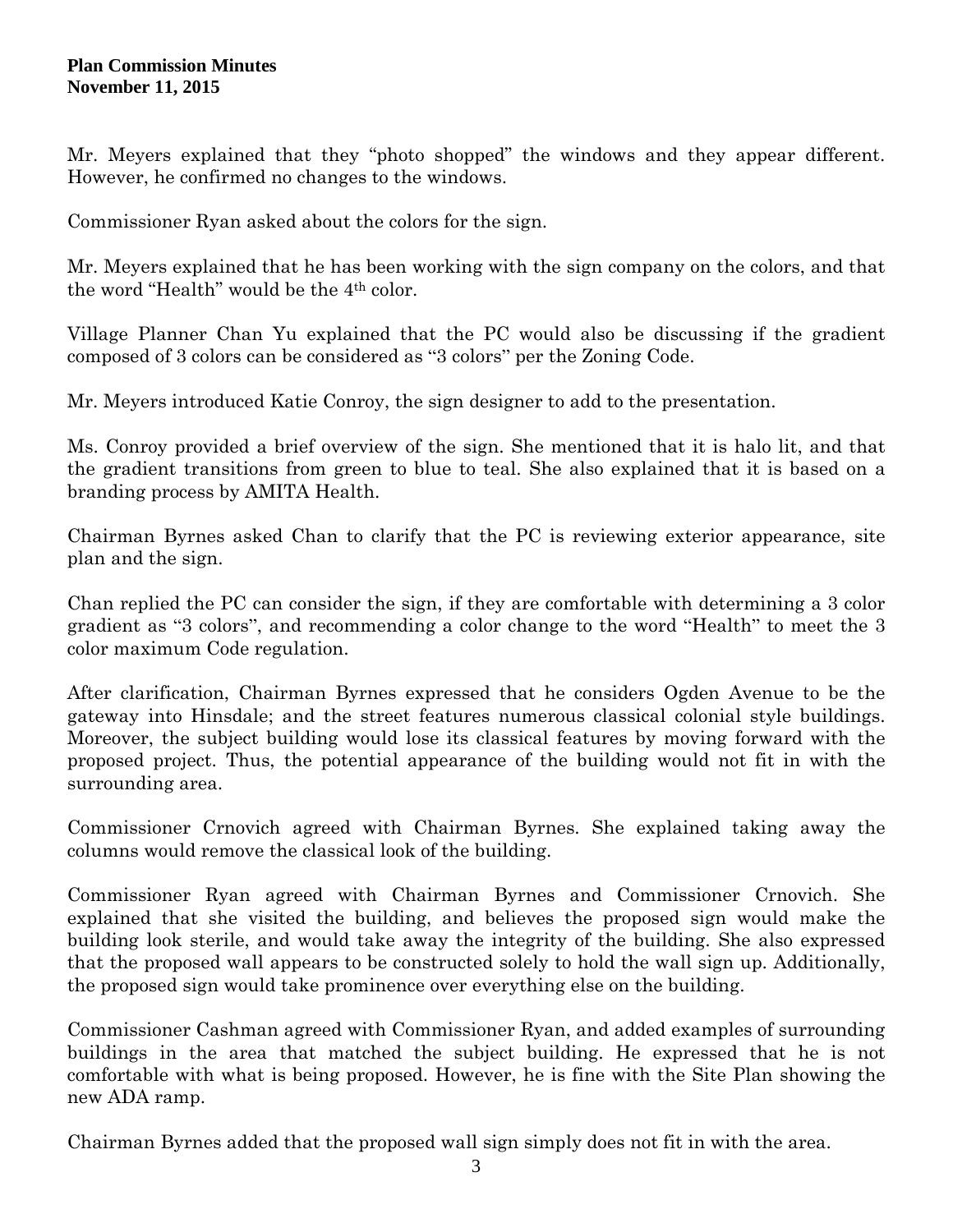Commissioner Cashman brought up the proximity to the Overlay District, which is designed to preserve the characteristics of the area.

Commissioner Unell added that he also agreed with what the other Commissioners have expressed. He explained that the proposed façade does not fit well with the rest of the building.

Commissioner Fiascone also agreed with the rest of the Commissioners. She explained what was being proposed is not Hinsdale. Moreover, to approve it would negate the PC's work in keeping Med Property's buildings tied to the Hinsdale look.

Commissioner Cashman concurred and used 12 Salt Creek as an example of adding new elements to the building while keeping the colonial look.

Discussion in regards to the proposed colors of the wall sign ensued.

Chan explained that if the PC determines a gradient of 3 colors is interpreted as 3 colors per the Zoning Code, all potential signage with gradients would essentially be acceptable.

Commissioner Crnovich responded that she is not comfortable with a gradient.

Commissioner Krillenberger expressed that a gradient contains multiple colors versus only a few.

Additional discussion against the notion of allowing color gradients ensued.

Chairman Byrnes asked the applicant if he'd like to come back with a revised proposal.

The applicant replied they will come back with a revised application.

# **Exterior Appearance and Site Plan Review**

## **Case A-40-2015 – 25 E. Hinsdale Ave. – Casa Margarita – New Awnings and Enclosure at the Brush Hill Train Station Building in the B-2 District**

Chairman Byrnes introduced this case and asked the applicant to please review the proposed project.

Chase Lotfi introduced himself as the owner of Casa Margarita and the proposal to install awnings and kitchen ventilation enclosures to the exterior of the building.

Commissioner Crnovich asked if he brought a sample of the awning.

Chase replied yes, and gave a history of how the awning design changed 4 times throughout the process with the Board of Trustees and staff.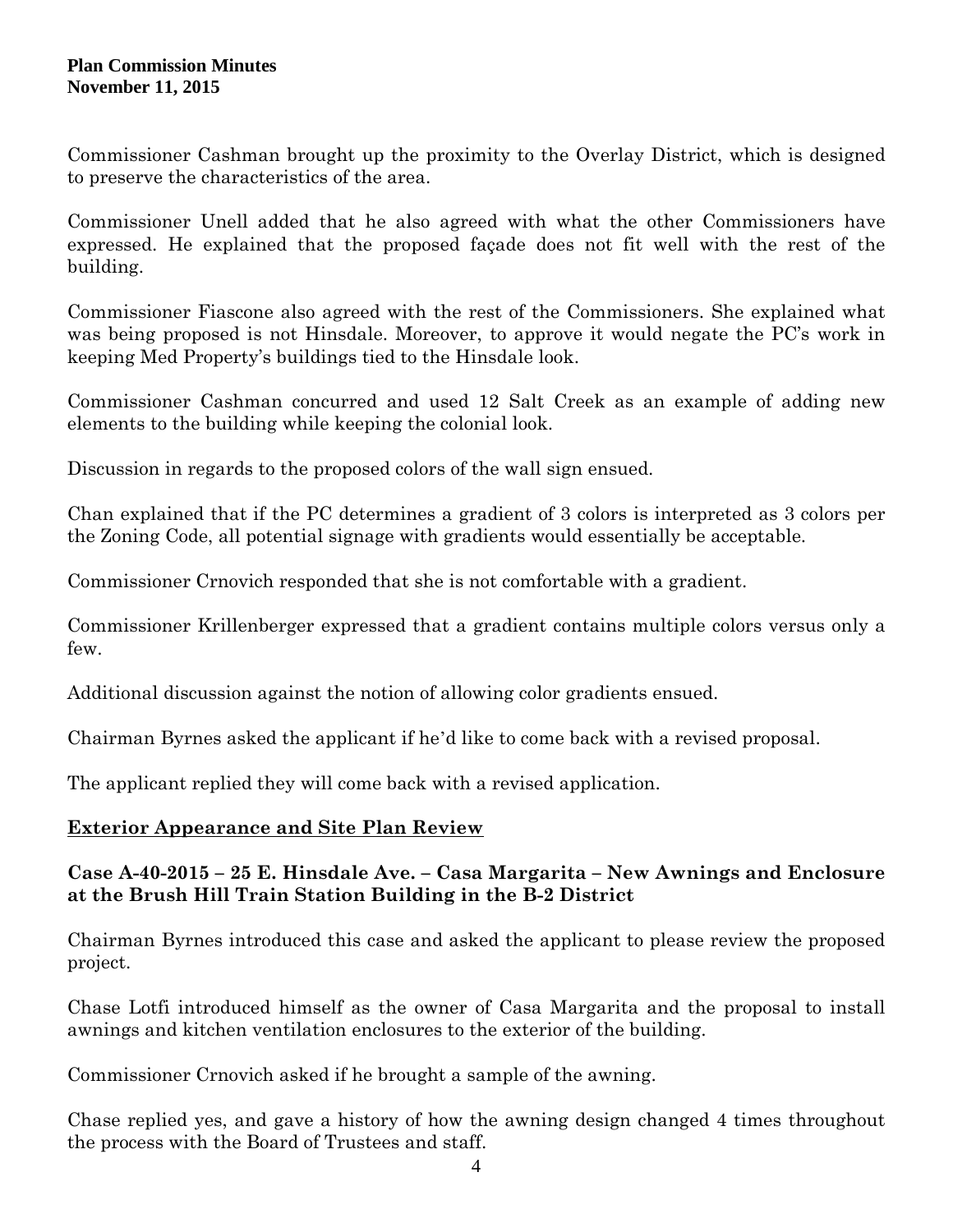Commissioner Crnovich asked why install 26 awnings.

Chase replied individual awnings for each window has a better appearance.

Commissioner Ryan asked for clarification that each window would have an awning.

Chase answered correct.

Commissioner Cashman asked if there were awnings on the building before.

Chase replied yes, but the last tenant took them down when they left.

Commissioner Crnovich expressed her concern for the historic look of the building. She also mentioned her preference for the Casa Margarita's La Grange location's single colored awnings.

Commissioner Cashman asked if it would be possible to install the enclosures on the opposite side of the building.

Chase explained that was his first choice. However, the BNSF has an issue with this.

Commissioner Crnovich asked where the Cosi venting system was located.

Chase explained that Cosi never had a full kitchen system that required one.

Commissioner Cashman asked how the system would be installed.

Chase responded it would be through the window and kept for future restoration. The enclosure itself is constructed from stained cedar, and colored to match the façade of the building.

Commissioner Cashman asked if it'd be possible to cover the intake and exhaust with an awning versus the enclosures.

Chase explained an iron awning could be possible.

Commissioner Crnovich expressed that the enclosures look large, and asked about the size.

Chase responded the size is roughly 3' by 5'.

Chairman Byrnes asked if the vents make noise, and if they function continuously.

Chase explained the noise isn't very noticeable, and that they will operate when they cook but will be turned off at night.

Commissioner Cashman asked if it was possible to install it on the roof.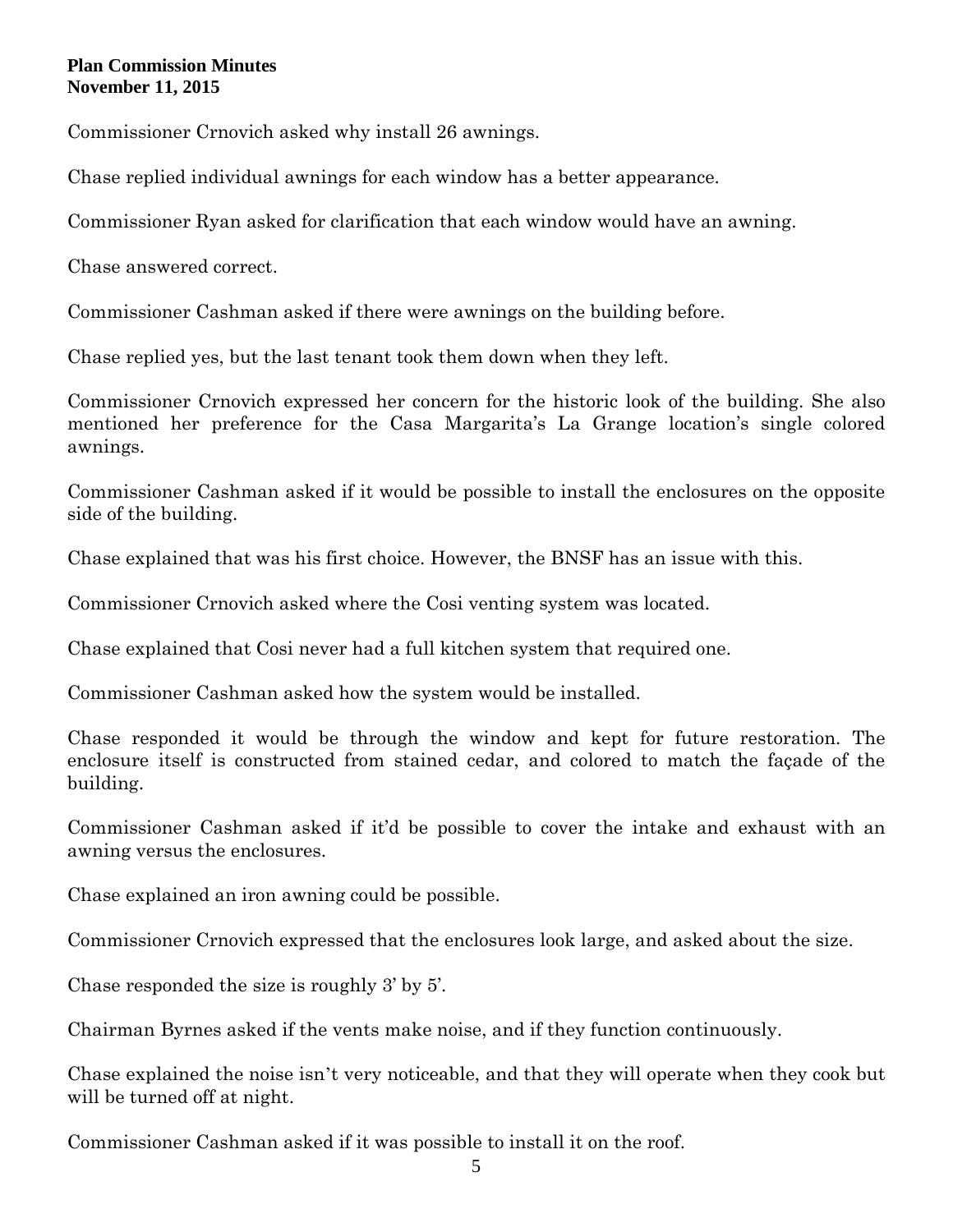Chase replied it'd cause a lot of damage to the roof, in addition to constructing a platform.

Chairman Byrnes mentioned the historic and attractive lintels of the train station; and to this end, asked if he needs awnings.

Chase answered yes, it is the only opportunity to show that they are a restaurant at the location.

Commissioner Cashman expressed that he is OK with the concept of the awnings at the location.

Commissioner Unell asked how close the enclosures are to the train station.

Chase replied not too close, and described its location by the ATM machine.

Commissioner Cashman asked which side is the intake and exhaust.

Chase explained the exhaust is on the west of the two pipes. It is separated by a window because there needs to be a certain distance between the intake and exhaust.

Commissioner Cashman asked where the kitchen will be located.

Chase replied it will be located where Cosi had their kitchen.

Commissioner Fiascone asked if Casa Margarita plans to use both entrances.

Chase answered yes.

Commissioner Fiascone asked if the enclosure and venting system is as small as possible.

Chase explained it is based on the size of the hood (inside, 14' long) above the equipment. The exhaust motor is about 2 feet long.

Commissioner Cashman asked what they plan on matching the enclosures with.

Chase replied the brick (color).

Chairman Byrnes expressed that there are too many awnings, and suggested consolidating the smaller awnings into one. The 2nd issue he had pertained to the stripes of the awning, and suggested the solid colored awning at the La Grange location. The final point he made, was a suggestion to lower the awnings to reveal the historic lintels on the building.

Chase replied he'd review the possibility of lowering the awnings to expose the lintels.

Commissioner Crnovich agreed with Chairman Byrnes in regards to fewer awnings and keeping the awning to a single color (or it looks too busy for a historic building).